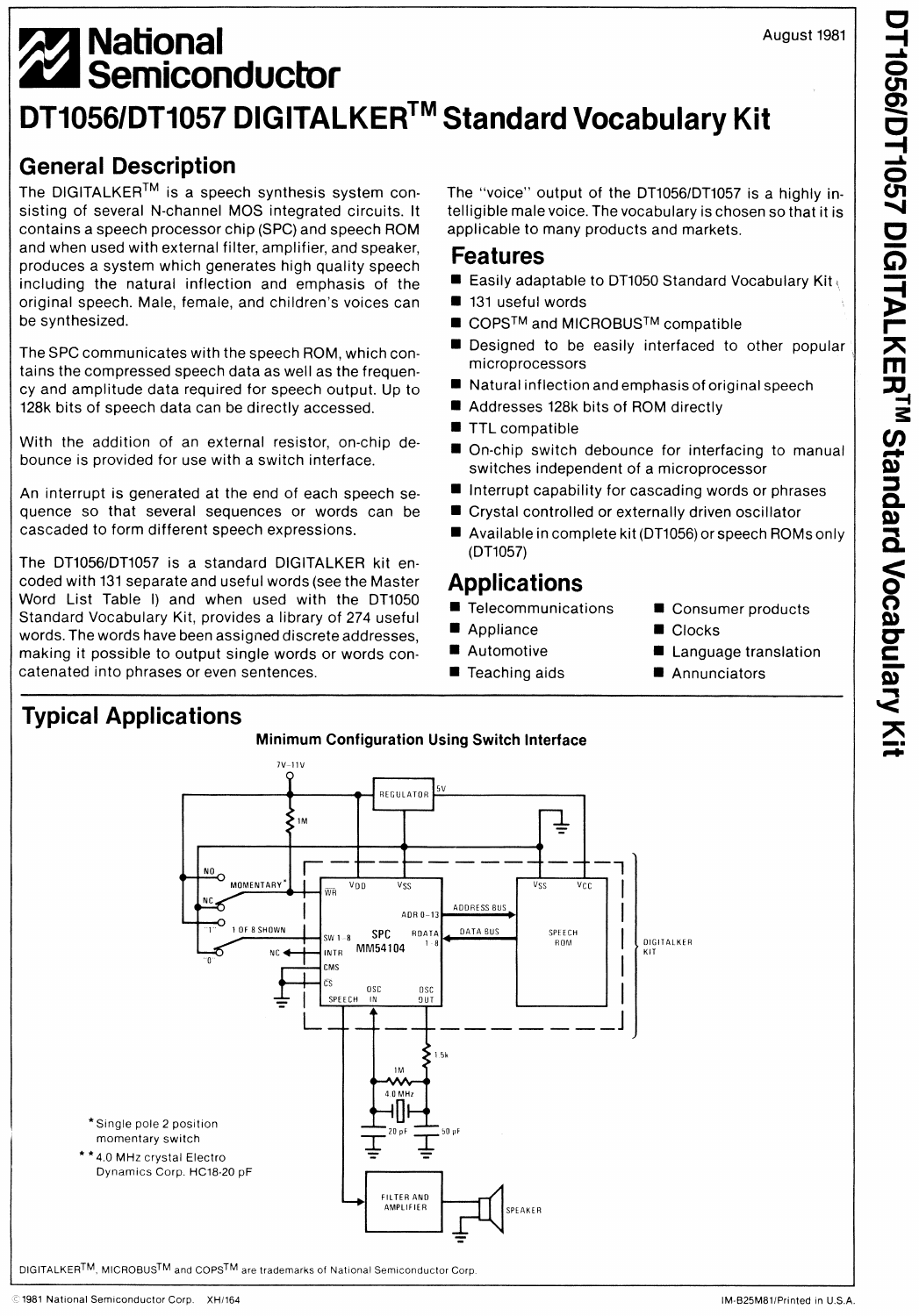# **Absolute Maximum Ratings\***

| Storage Temperature Range   |
|-----------------------------|
| Operating Temperature Range |
| $V_{DD} - V_{SS}$           |

- 65°C to + 150°C 0°Cto 70°C 12V

Voltage at Any Pin Operating Voltage Range, V<sub>DD</sub>-V<sub>SS</sub> Lead Temperature (Soldering, 10 seconds) 12V 7V to 11V 300°C

# **DC Electrical Characteristics\***  $T_A = 0^\circ$ C to 70°C, V<sub>DD</sub> = 7V-11V, V<sub>SS</sub> = 0V, unless otherwise specified.

| Symbol           | Parameter                         | <b>Conditions</b>                                                | Min    | Typ                 | Max      | <b>Units</b> |
|------------------|-----------------------------------|------------------------------------------------------------------|--------|---------------------|----------|--------------|
| $V_{IL}$         | Input Low Voltage                 |                                                                  | $-0.3$ |                     | 0.8      | $\vee$       |
| $V_{\text{IH}}$  | Input High Voltage                |                                                                  | 2.0    |                     | $V_{DD}$ | $\vee$       |
| $V_{OL}$         | Output Low Voltage                | $I_{OL} = 1.6$ mA                                                |        |                     | 0.4      | $\vee$       |
| $V_{OH}$         | Output High Voltage               | $I_{OH} = -100 \mu A$                                            | 2.4    |                     | 5.0      | $\vee$       |
| $V_{ILX}$        | Clock Input Low Voltage           |                                                                  | $-0.3$ |                     | 1.2      | $\vee$       |
| $V_{HX}$         | Clock Input High Voltage          |                                                                  | 5.5    |                     | $V_{DD}$ | $\vee$       |
| $I_{DD}$         | Power Supply Current              |                                                                  |        |                     | 45       | <b>mA</b>    |
| $I_{\rm IL}$     | Input Leakage                     |                                                                  |        |                     | ± 10     | $\mu$ A      |
| $I_{\rm IUX}$    | Clock Input Leakage               |                                                                  |        |                     | ± 10     | $\mu$ A      |
| $V_S$            | Silence Voltage                   |                                                                  |        | 0.45V <sub>DD</sub> |          | $\vee$       |
| $V_{\text{OUT}}$ | Peak to Peak Speech Output        | $V_{DD} = 11V$                                                   |        | 2.0                 |          | $\vee$       |
| $R_{\text{EXT}}$ | External Load on Speech<br>Output | R <sub>EXT</sub> Connected Between Speech<br>Output and $V_{SS}$ | 50     |                     |          | $k\Omega$    |

# AC Electrical Characteristics<sup>\*</sup>  $T_A = 0^\circ$ C to 70°C, V<sub>DD</sub> = 7V-11V, V<sub>SS</sub> = 0V, unless otherwise specified.

| Symbol           | Parameter                               | Min  | Max            | <b>Units</b> |
|------------------|-----------------------------------------|------|----------------|--------------|
| $t_{aw}$         | <b>CMS Valid to Write Strobe</b>        | 350  |                | ns.          |
| $t_{\text{csw}}$ | Chip Select ON to Write Strobe          | 310  |                | ns.          |
| $t_{dw}$         | Data Bus Valid to Write Strobe          | 50   |                | ns           |
| t <sub>wa</sub>  | <b>CMS Hold Time after Write Strobe</b> | 50   |                | ns           |
| $t_{wd}$         | Data Bus Hold Time after Write Strobe   | 100  |                | ns.          |
| t <sub>ww</sub>  | Write Strobe Width (50% Point)          | 430  |                | ns.          |
| $t_{\text{red}}$ | ROMEN ON to Valid ROM Data              |      | $\overline{c}$ | $\mu$ S      |
| $t_{\text{wss}}$ | Write Strobe to Speech Output Delay     |      | 410            | $\mu$ S      |
|                  | <b>External Clock Frequency</b>         | 3.92 | 4.08           | <b>MHz</b>   |

Note: Rise and fall times (10% to 90%) of MICROBUS signals should be 50 ns maximum.

\*SPC characteristics only. ROM characteristics covered by separate data sheet for MM52164.

# **Timing Waveforms**

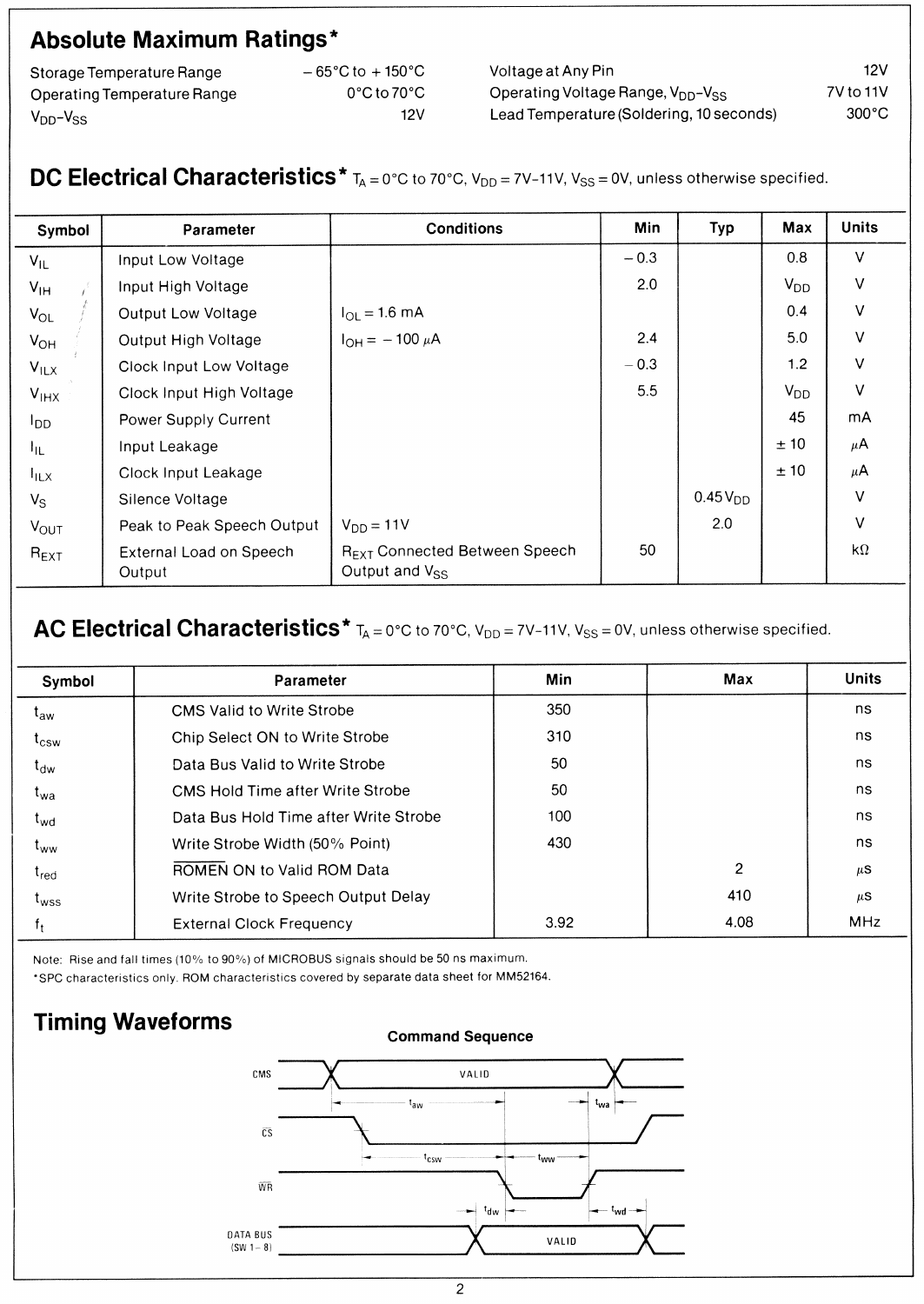

Note 1: ROM Data 1-8 can go valid any time after ADR 0-13 changes, however it must be valid within the t<sub>red</sub> spec and remain valid until ROMEN goes high.

# **Functional Description**

The following describes the function of all SPC input and output pins.

Note: In the following descriptions, a low represents a logic O (0.4V nominal), and a high represents a logic 1 (2.4V nominal).

#### **INPUT SIGNALS**

**Chip Select (CS):** The SPC is selected when CS is low. It is only necessary to have  $\overline{CS}$  low during a command to the SPC. It is not necessary to hold CS low for the duration of the speech data.

**Data Bus (SW 1-8):** This is an 8-bit parallel data bus which contains the starting address of the speech data.

Data bus inputs SW 1-SW 8 accept an 8-bit binary address which is the address of the word which is to be "spoken" from the DIGITALKER output. See the Master Word List (Table I) for the complete listing of words and their respective addresses. If the entire word list is not used, unused inputs must be connected to  $V_{SS}$ .

**Command Select (CMS):** This line specifies the two commands to the SPC.

#### **CMS Function**

- 0 Reset interrupt and start speech sequence
- 1 Reset interrupt only

**Write Strobe (WR):** This line latches the starting address (SW 1-SW 8) into a register. On the rising edge of the  $\overline{WR}$ , the SPC starts execution of the command specified by **CMS.** The command sequence is shown in the timing waveform section. If a command to start a new speech sequence is issued during a speech sequence, the new speech sequence will be started immediately. When connecting  $\overline{WR}$  to a switch, it must be a single pole 2 position switch as shown on page 1.

**ROM Data (RDATA 1-8):** This is an 8-bit parallel data bus which contains the speech data from the speech ROM.

#### **OUTPUT SIGNALS**

**Interrupt (INTR):** This signal goes high at the completion of any speech sequence. It is reset by the next valid command. It is also reset at power up.

**ROM Address (ADR 0-ADR 13):** This is a 14-bit parallel bus that supplies the address of the speech data to the speech ROM.

**ROM Enable (ROMEN):** For low power applications, this line can be used to drive a transistor that switches the supply for static speech ROMs. See ROM Data Timing.

**Speech Output (Speech Out):** This is the analog output that represents the speech data. See frequency response section.

#### **IN PUT/OUTPUT SIGNALS**

**Clock Input/Output (OSC IN, OSC OUT):** These two pins connect the main timing reference (crystal) to the SPC.

#### **PHRASE QUALITY**

In normal human speech, the brain puts durations of silence between the words to make the sentence flow smoothly. Since several durations of silence are provided in the Master Word List, the actual quality of any phrase can be significantly improved by adding durations of silence (also assigned addresses) between the words. As one thinks about how the phrase is actually spoken, one might assume the approximate duration of silence between each word, and insert the closest duration of silence from the word list. A hint in this area would be that for words beginning with the letters, K, T, P, B, D, and G insert 80 milliseconds silence prior to the words, and for words ending in the same letters as above, 40 milliseconds silence following the word is recommended.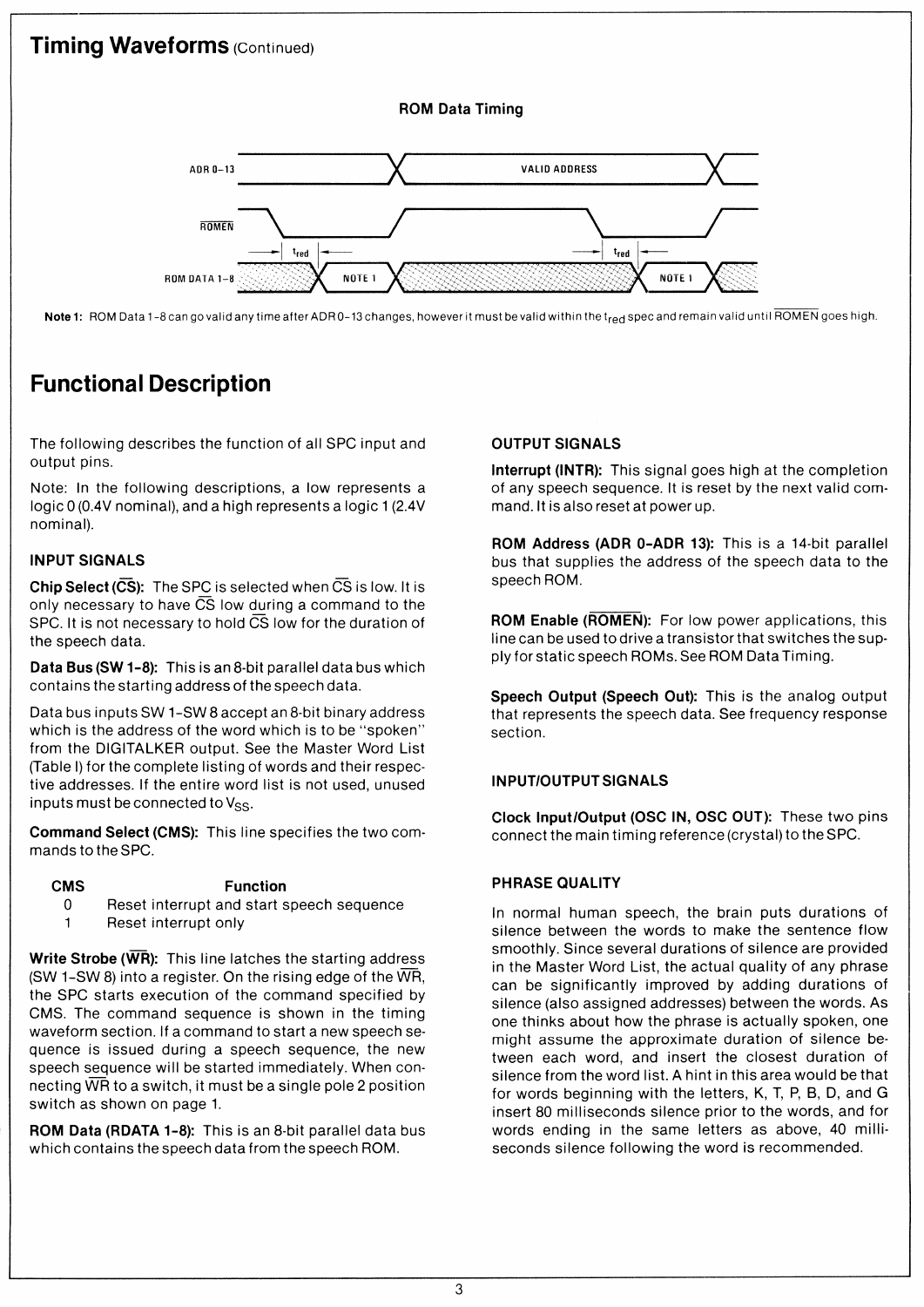# **Functional Description** (Continued)

Т

|                   | <b>8-Bit Binary</b>                |                  | <b>8-Bit Binary</b>                |                 | <b>8-Bit Binary</b>                |
|-------------------|------------------------------------|------------------|------------------------------------|-----------------|------------------------------------|
| <b>Word</b>       | <b>Address</b>                     | Word             | <b>Address</b>                     | Word            | <b>Address</b>                     |
|                   | SW <sub>8</sub><br>SW <sub>1</sub> |                  | SW <sub>8</sub><br>SW <sub>1</sub> |                 | SW <sub>1</sub><br>SW <sub>8</sub> |
| <b>ABORT</b>      | 00000000                           | FARAD            | 00101100                           | <b>PER</b>      | 01011000                           |
| <b>ADD</b>        | 00000001                           | <b>FAST</b>      | 00101101                           | <b>PICO</b>     | 01011001                           |
| <b>ADJUST</b>     | 00000010                           | <b>FASTER</b>    | 00101110                           | <b>PLACE</b>    | 01011010                           |
| <b>ALARM</b>      | 00000011                           | <b>FIFTH</b>     | 00101111                           | <b>PRESS</b>    | 01011011                           |
| <b>ALERT</b>      | 00000100                           | <b>FIRE</b>      | 00110000                           | <b>PRESSURE</b> | 01011100                           |
| <b>ALL</b>        | 00000101                           | <b>FIRST</b>     | 00110001                           | QUARTER         | 01011101                           |
| <b>ASK</b>        | 00000110                           | <b>FLOOR</b>     | 00110010                           | <b>RANGE</b>    | 01011110                           |
| <b>ASSISTANCE</b> | 00000111                           | <b>FORWARD</b>   | 00110011                           | <b>REACH</b>    | 01011111                           |
| <b>ATTENTION</b>  | 00001000                           | <b>FROM</b>      | 00110100                           | <b>RECEIVE</b>  | 01100000                           |
| <b>BRAKE</b>      | 00001001                           | GAS              | 00110101                           | <b>RECORD</b>   | 01100001                           |
| <b>BUTTON</b>     | 00001010                           | <b>GET</b>       | 00110110                           | REPLACE         | 01100010                           |
| <b>BUY</b>        | 00001011                           | <b>GOING</b>     | 00110111                           | <b>REVERSE</b>  | 01100011                           |
| CALL              | 00001100                           | <b>HALF</b>      | 00111000                           | <b>ROOM</b>     | 01100100                           |
| <b>CAUTION</b>    | 00001101                           | <b>HELLO</b>     | 00111001                           | <b>SAFE</b>     | 01100101                           |
| <b>CHANGE</b>     | 00001110                           | <b>HELP</b>      | 00111010                           | <b>SECURE</b>   | 01100110                           |
| <b>CIRCUIT</b>    | 00001111                           | <b>HERTZ</b>     | 00111011                           | <b>SELECT</b>   | 01100111                           |
| <b>CLEAR</b>      | 00010000                           | <b>HOLD</b>      | 00111100                           | <b>SEND</b>     | 01101000                           |
| <b>CLOSE</b>      | 00010001                           | <b>INCORRECT</b> | 00111101                           | <b>SERVICE</b>  | 01101001                           |
| <b>COMPLETE</b>   | 00010010                           | <b>INCREASE</b>  | 00111110                           | <b>SIDE</b>     | 01101010                           |
| <b>CONNECT</b>    | 00010011                           | <b>INTRUDER</b>  | 00111111                           | <b>SLOW</b>     | 01101011                           |
| <b>CONTINUE</b>   | 00010100                           | <b>JUST</b>      | 01000000                           | <b>SLOWER</b>   | 01101100                           |
| <b>COPY</b>       | 00010101                           | <b>KEY</b>       | 01000001                           | <b>SMOKE</b>    | 01101101                           |
| CORRECT           | 00010110                           | LEVEL            | 01000010                           | <b>SOUTH</b>    | 01101110                           |
| <b>DATE</b>       | 00010111                           | <b>LOAD</b>      | 01000011                           | <b>STATION</b>  | 01101111                           |
| <b>DAY</b>        | 00011000                           | <b>LOCK</b>      | 01000100                           | <b>SWITCH</b>   | 01110000                           |
| <b>DECREASE</b>   | 00011001                           | <b>MEG</b>       | 01000101                           | <b>SYSTEM</b>   | 01110001                           |
| <b>DEPOSIT</b>    | 00011010                           | <b>MEGA</b>      | 01000110                           | <b>TEST</b>     | 01110010                           |
| <b>DIAL</b>       | 00011011                           | <b>MICRO</b>     | 01000111                           | TH (NOTE 2)     | 01110011                           |
| <b>DIVIDE</b>     | 00011100                           | <b>MORE</b>      | 01001000                           | <b>THANK</b>    | 01110100                           |
| <b>DOOR</b>       | 00011101                           | <b>MOVE</b>      | 01001001                           | <b>THIRD</b>    | 01110101                           |
| <b>EAST</b>       | 00011110                           | <b>NANO</b>      | 01001010                           | <b>THIS</b>     | 01110110                           |
| ED (NOTE 1)       | 00011111                           | <b>NEED</b>      | 01001011                           | <b>TOTAL</b>    | 01110111                           |
| ED (NOTE 1)       | 00100000                           | <b>NEXT</b>      | 01001100                           | <b>TURN</b>     | 01111000                           |
| ED (NOTE 1)       | 00100001                           | NO.              | 01001101                           | <b>USE</b>      | 01111001                           |
| ED (NOTE 1)       | 00100010                           | <b>NORMAL</b>    | 01001110                           | UTH (NOTE 3)    | 01111010                           |
| <b>EMERGENCY</b>  | 00100011                           | <b>NORTH</b>     | 01001111                           | <b>WAITING</b>  | 01111011                           |
| <b>END</b>        | 00100100                           | <b>NOT</b>       | 01010000                           | <b>WARNING</b>  | 01111100                           |
| <b>ENTER</b>      | 00100101                           | <b>NOTICE</b>    | 01010001                           | <b>WATER</b>    | 01111101                           |
| <b>ENTRY</b>      | 00100110                           | <b>OHMS</b>      | 01010010                           | <b>WEST</b>     | 01111110                           |
| ER                | 00100111                           | ONWARD           | 01010011                           | <b>SWITCH</b>   | 01111111                           |
| <b>EVACUATE</b>   | 00101000                           | <b>OPEN</b>      | 01010100                           | <b>WINDOW</b>   | 10000000                           |
| <b>EXIT</b>       | 00101001                           | <b>OPERATOR</b>  | 01010101                           | <b>YES</b>      | 10000001                           |
| <b>FAIL</b>       | 00101010                           | <b>OR</b>        | 01010110                           | ZONE            | 10000010                           |
| <b>FAILURE</b>    | 00101011                           | <b>PASS</b>      | 01010111                           |                 |                                    |

#### **TABLE** I. **DT1056/DT1057\* MASTER WORD LIST**

т

\* DT1056 is a complete kit including MM54104 SPC; DT1057 is SSR5 and SSR6 speech ROMs only.

**Note 1:** "ED" is a suffix that can be used to make any present tense word become a past tense word. The way we say "ED," however, does vary from one word to the next. For that reason, we have offered 4 different "ED" sounds. It is suggested that each "ED" be tested with the desired word for best quality results. Address 31 "ED" or 32 "ED" should be used with words ending in "T" or "D," such as exit or load. Address 34 "ED" should be used with words ending with soft sounds such as ask. Address 33 "ED" should be used with all other words.

**Note 2:** "TH" is a suffix that can be added to words like six, seven, eight to form adjective words like sixth, seventh, eighth.

**Note 3:** "UTH" is a suffix that can be added to words like twenty, thirty, forty to form adjective words like thirtieth, fortieth, etc.

**Note 4:** Address 130 is the last legal address in this particular word list. Exceeding address 130 will produce pieces of unintelligible invalid speech data.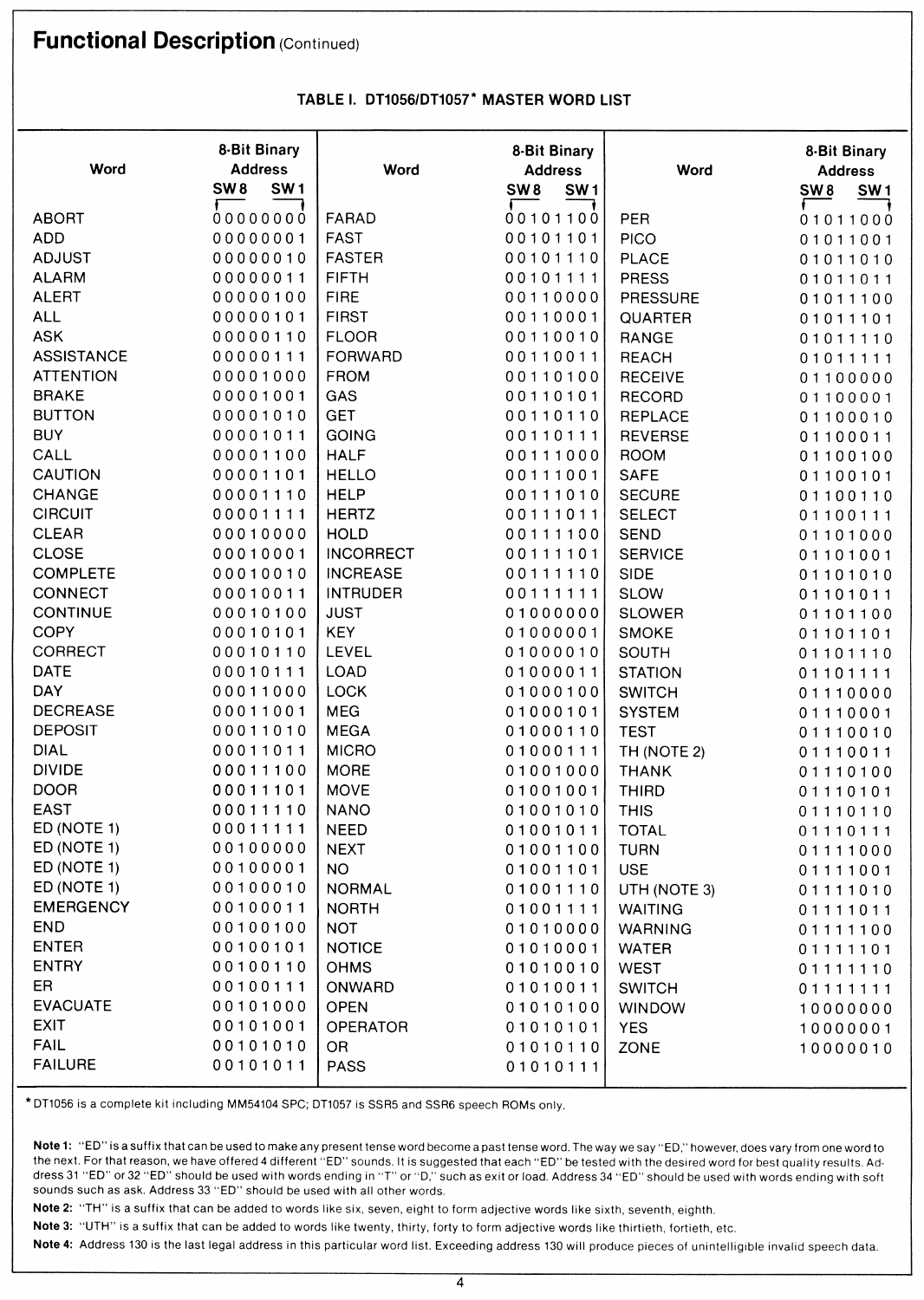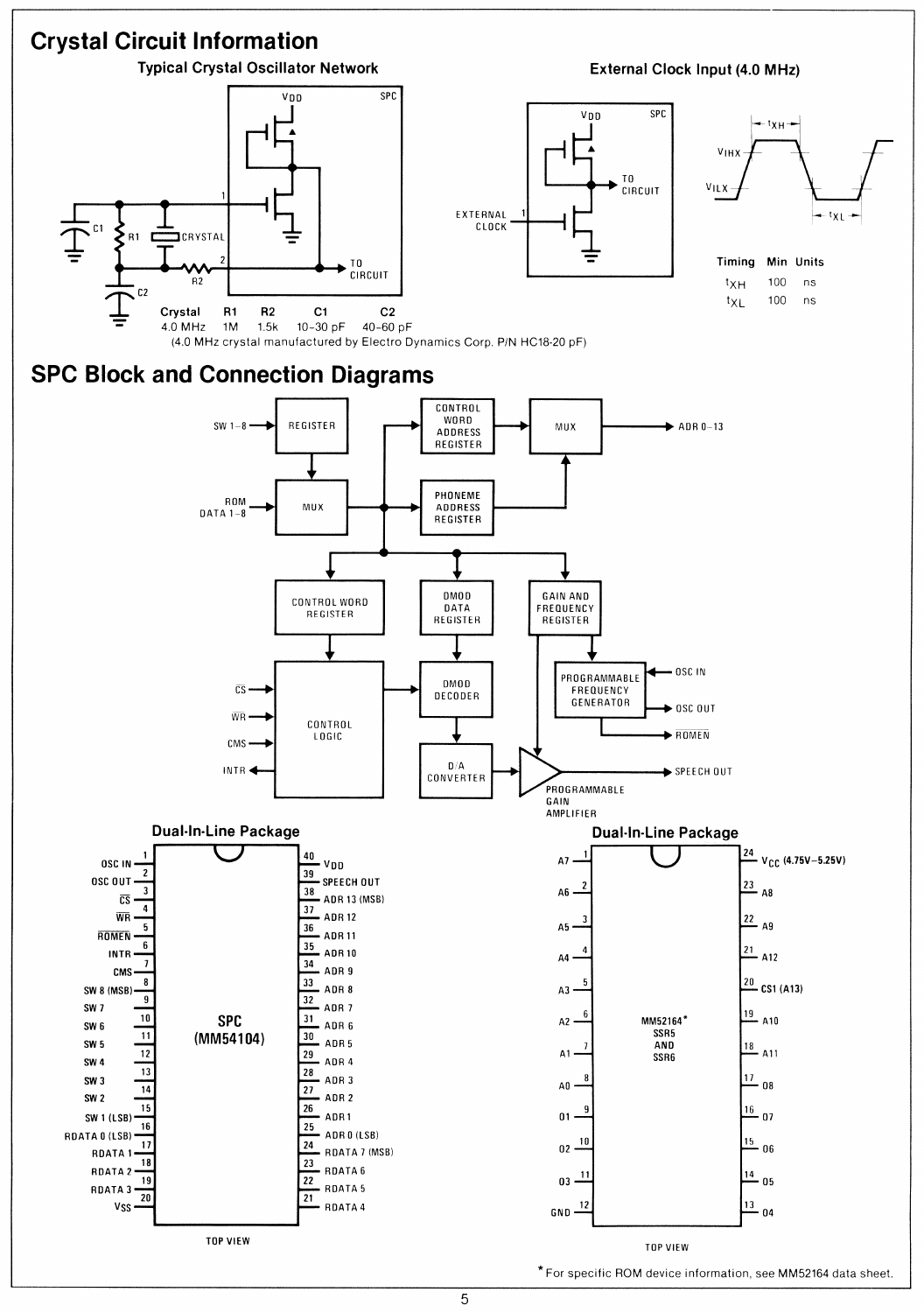

 $\infty$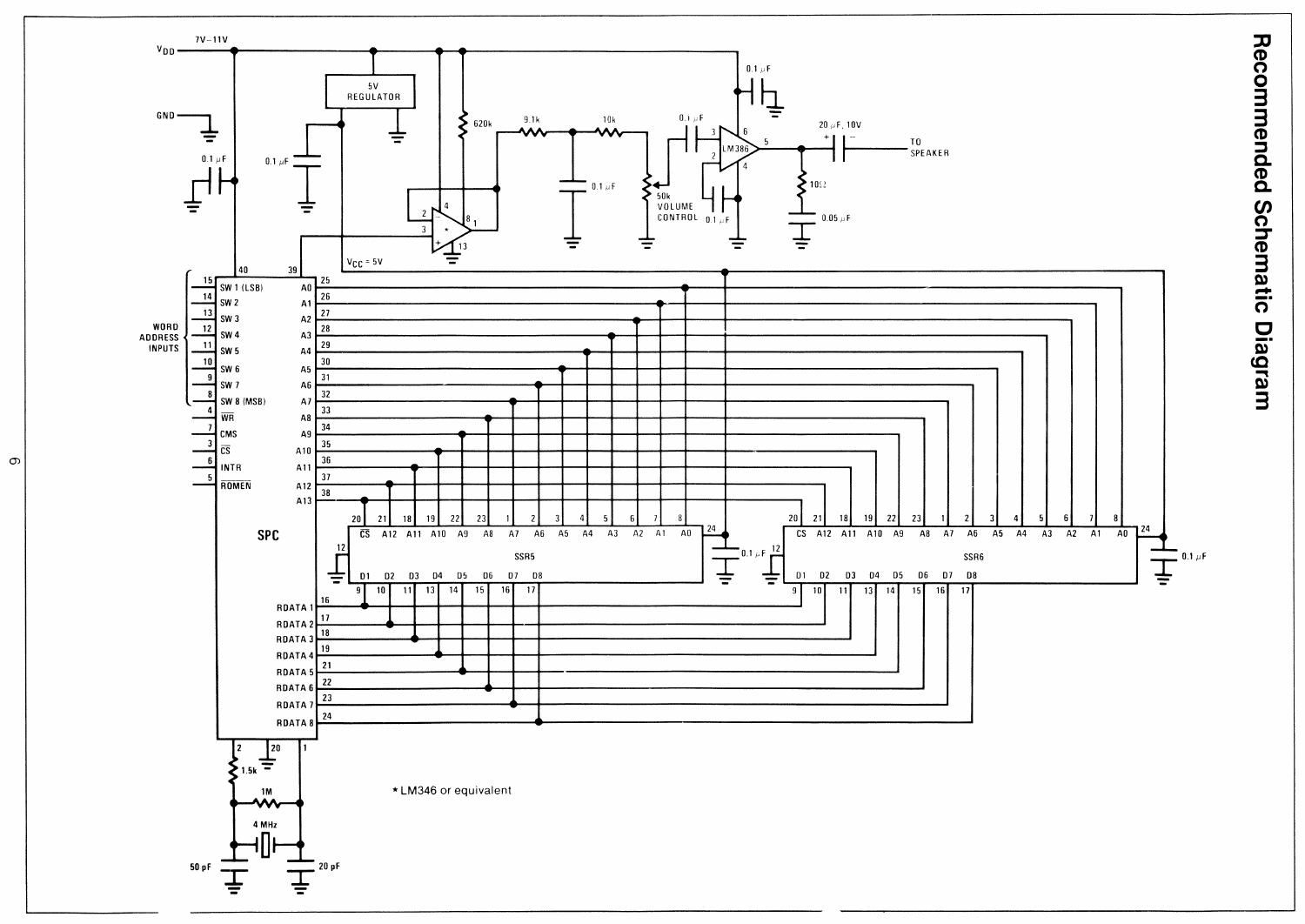# **Typical Applications (Continued)**

#### Integration of DT1057 ROMs and DT1050 Kit



**DIGITALKER System Using COP420 Interface**